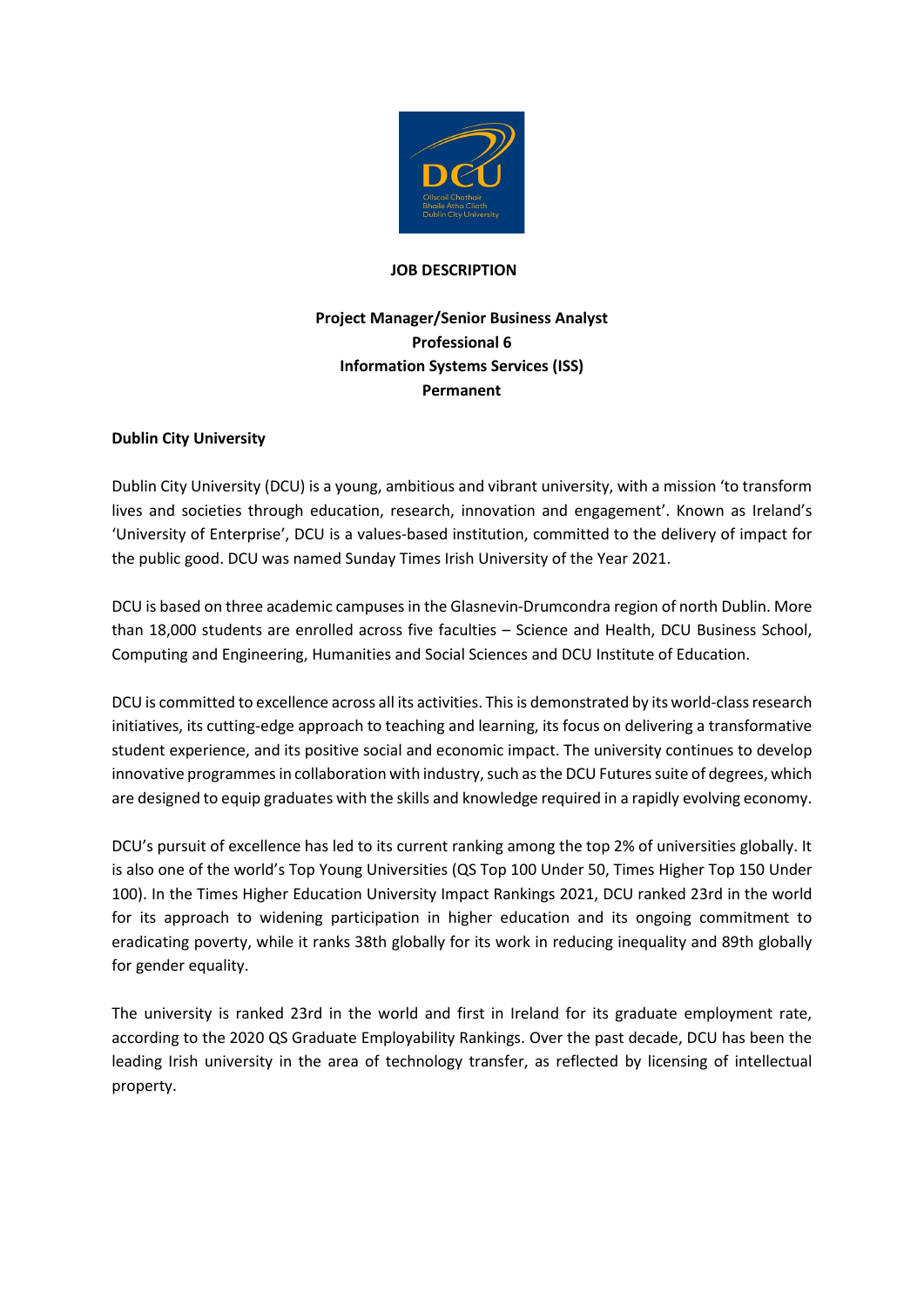## **Overview of the department**

Information Systems Services (ISS) The ISS Department is a central support unit responsible for providing a complete ICT service to the university's various schools, units, research centres and campus companies. In addition to working closely with all stakeholders across DCU to ensure quality service delivery, ISS is responsible for the university's extensive ICT infrastructure estate servicing our three academic campuses. ISS plays a key role in supporting DCU in achieving the objectives set out in its Strategic Plan: Talent, Discovery and Transformation 2017-2022. For further information, please visi[t https://www.dcu.ie/iss/](https://www.dcu.ie/iss/)

## **Role Profile**

Working as part of a developing and exciting team, and reporting to the Manager of Project & Business Support, the Project Manager/ Senior Business Analyst will be responsible for the provision of project management, change management, business analysis and business relationship development. The candidate will provide a leadership role working as part of dedicated project teams within ISS and across the University. The candidate will be responsible for the management, specification and implementation of IT change. Covering projects, support, upgrades, reporting and introduction of new or replacement applications and processes. The role presents the opportunity to contribute across multi scale, multi-faceted projects, such as student information systems, finance system, HR and payroll systems, Library management, access control to name but a few.

The individual will possess a growth mind-set and actively acquire in-depth knowledge of university applications, business processes and people. The role offers the chance to work with key university stakeholders and participate on key strategic initiatives whilst being part of a supportive team and dynamic department.

## **Duties and Responsibilities**

Duties and responsibilities of the post would include but are not limited to:

- Providing project and change management expertise on all stages of project lifecycle across a breadth of technical and business related areas.
- Build and develop key business relationships and become a key point of contact and advice for ISS, the wider university and external third parties
- Provide tier 2 level support on a number of business applications and processes
- Develop and promote best practice across the university for IT change management, utilising project management tools, such as Teamwork, to develop, track, report and ultimately deliver on short and long term projects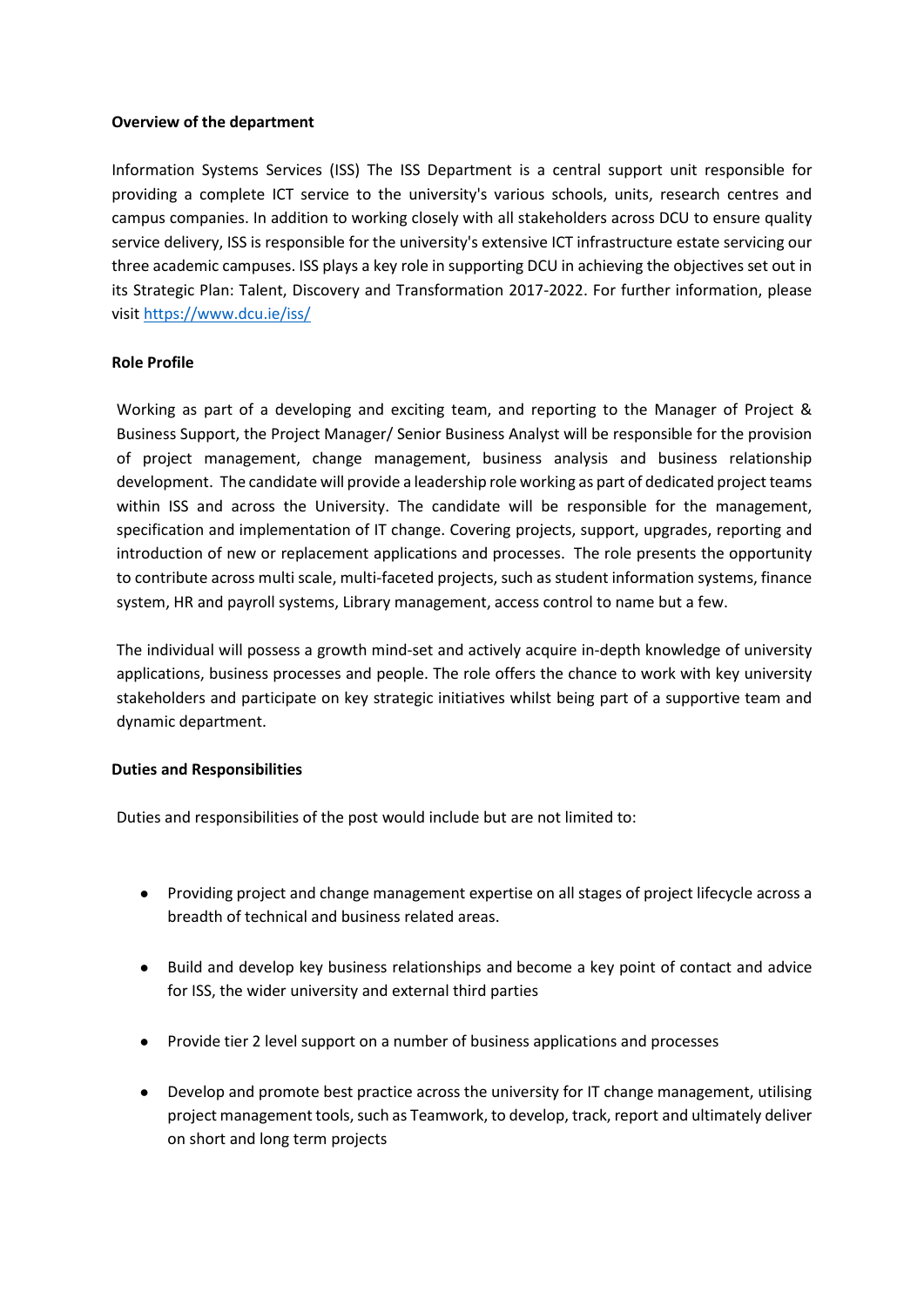- Gather and produce documentation covering areas such as business requirements, meeting minutes, application detail, operating procedures, test scripts and support.
- Possess or acquire expert knowledge of DCU applications, processes and the technologies.
- Provide effective organisation, leadership, communication and management of deliverables, whilst working as part of a supportive team and department. Providing mentorship and guidance to colleagues.
- Develop and lead project teams comprising multiple stakeholders drawn from across the University to introduce, enhance, upgrade or otherwise modify applications and related processes within specified timeframes and to budget, assuming responsibility for the development, monitoring and adjustment of related project plans.
- Advise and assist colleagues in the consideration and/or prioritisation of future and on-going IT development, informing and contributing directly to decision-making process.
- Monitor technical and industry developments, evolving practice and best practice (nationally and internationally) in relation to IT applications, in particular those of relevance to Higher Education and options for business process improvement or IT development.
- Represent the unit and/or University in relevant external fora, as directed by ISS management.
- Any other duty which may be assigned from time to time by ISS management.

The role may change in line with Unit/University requirements and developments. The successful candidate will be expected to show flexibility in line with any changes which may occur.

## **Qualifications and Experience**

## **In addition to the [internal service criteria,](https://www.dcu.ie/internal/internal-promotion-eligibility-criteria-for-permanent-administration-post) the ideal candidate will have:**

- A primary degree, preferably in Information Technology, Computer Science or other relevant field
- A minimum of five years' relevant work experience.
- The ability to lead and motivate colleagues, to exercise influence and judgement, and to challenge positively while working with a variety of stakeholders
- A proven track record in the management and delivery of complex projects / business solutions implementation.
- To be able to provide a methodical structured approach to problem solving whilst tackling factors of change often associated with systems delivery.

## **Desirable**